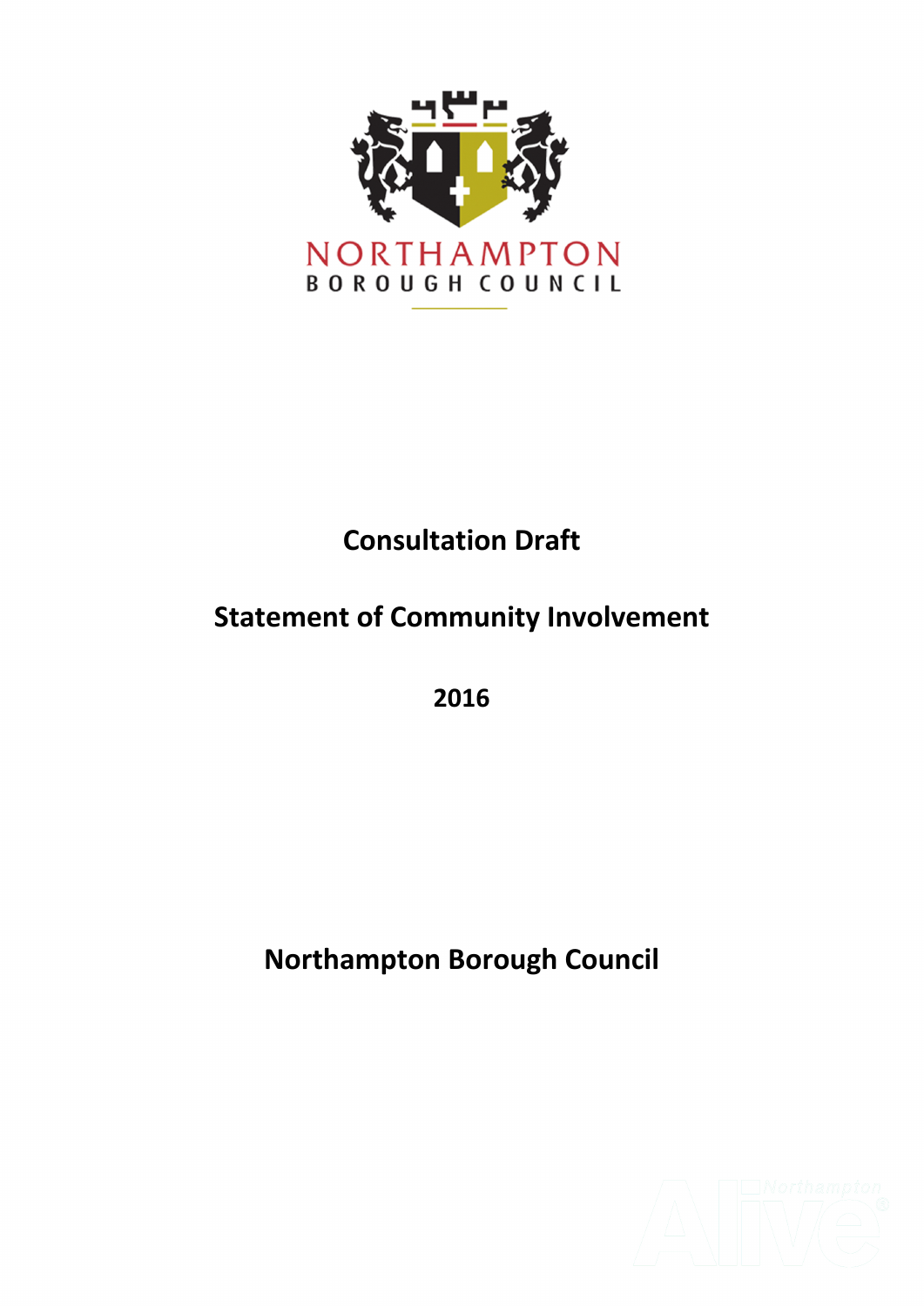## Statement of Community Involvement

#### **Introduction**

The purpose of planning is to help achieve sustainable development, assisting economic, environmental and social progress for existing and future communities.

Planning shapes the places where people live and work, so it is important that people should be able to take an active part in the process. This Statement of Community Involvement (SCI) has been prepared to explain how the Council will engage communities, businesses and organisations in the planning process. The benefits of community engagement include:

- Resolving potential conflicts between parties at an early stage
- Generating local ownership and fostering community pride
- Better understanding of local community priorities
- Introducing greater clarity and transparency in decision making

The Statement sets out how the Council anticipates this will be achieved, the document is set out as follows:

**Section A:** Sets out the context and background for the SCI

**Section B:** Sets out the principles that will guide community involvement

**Section C:** Sets out the approach to plan-making, providing details of who, when and how the Council will engage and consult in producing planning policy documents

**Section D**: explains how planning applications are dealt with and outlines the Council's consultation arrangements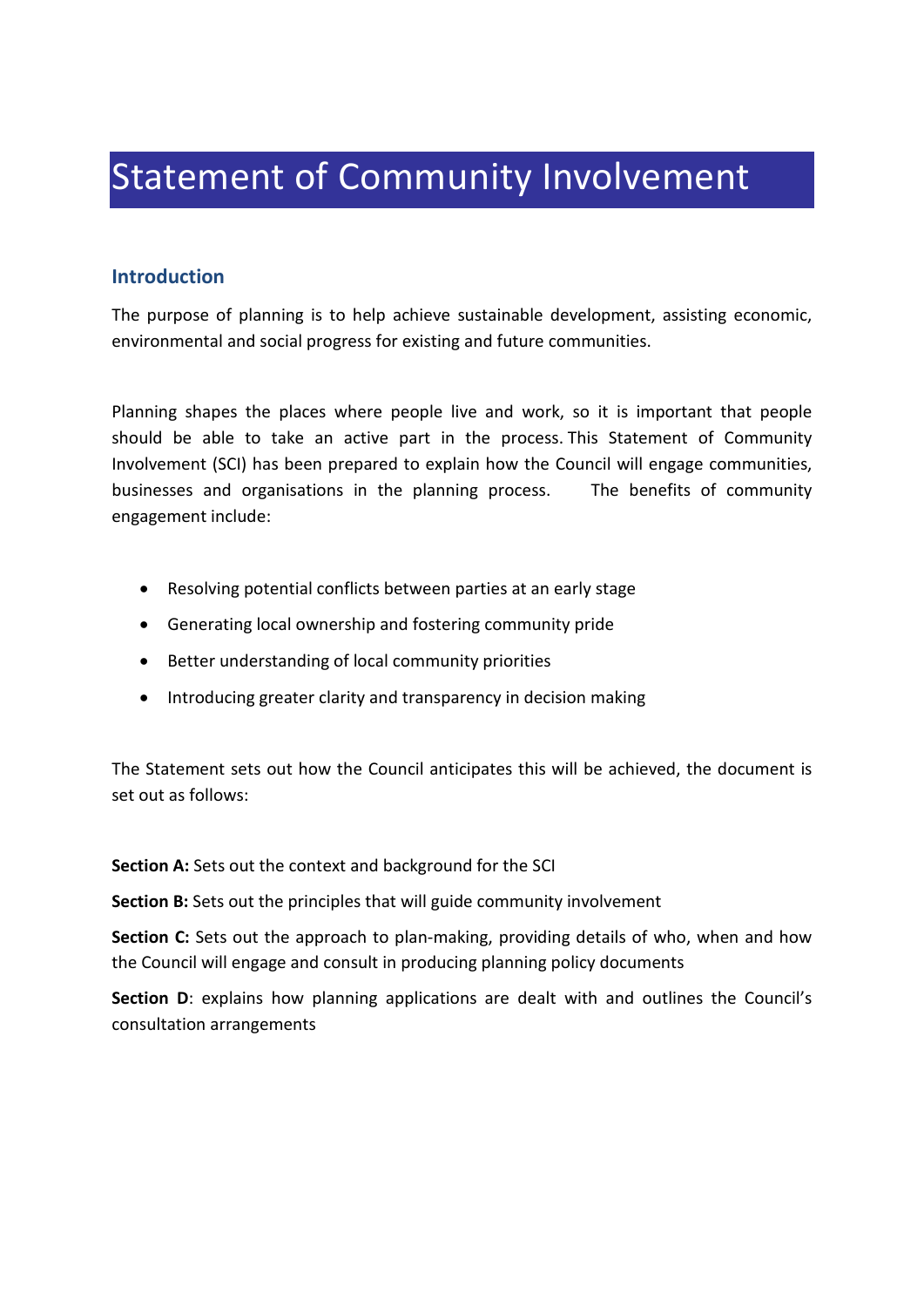# Part A: Setting the Context

#### **What is a Statement of Community Involvement?**

The main purpose of a Statement of Community Involvement is to set out how the local community, businesses and other organisations with an interest in development in Northampton can engage with the planning system.

In particular the Statement sets out how the Council will involve the community when preparing planning documents and deciding on planning applications. It will do this by:

- Setting out when the Council will engage the community in planning decisions and plan making
- Setting out how you can get involved
- Setting out opportunities for community engagement in the planning process

When involving the community in the planning process, account will also be taken of any corporate guidance/strategies adopted by the Council; the Statement refers to examples of this below, for example the Council's Consultation Toolkit.

In summary the SCI provides a framework for involving and informing community engagement in plan making and in determining planning applications. As part of the planning process, the Council will take into account the outcomes of consultation alongside all other material considerations.

#### **Why is a new SCI required?**

The current SCI was adopted in 2006 and there have been considerable changes to the plan making system since then.

Legislative changes have led to the minimum legal requirements for consultation on Local Plans (and other Development Plan Documents) and in the determination of planning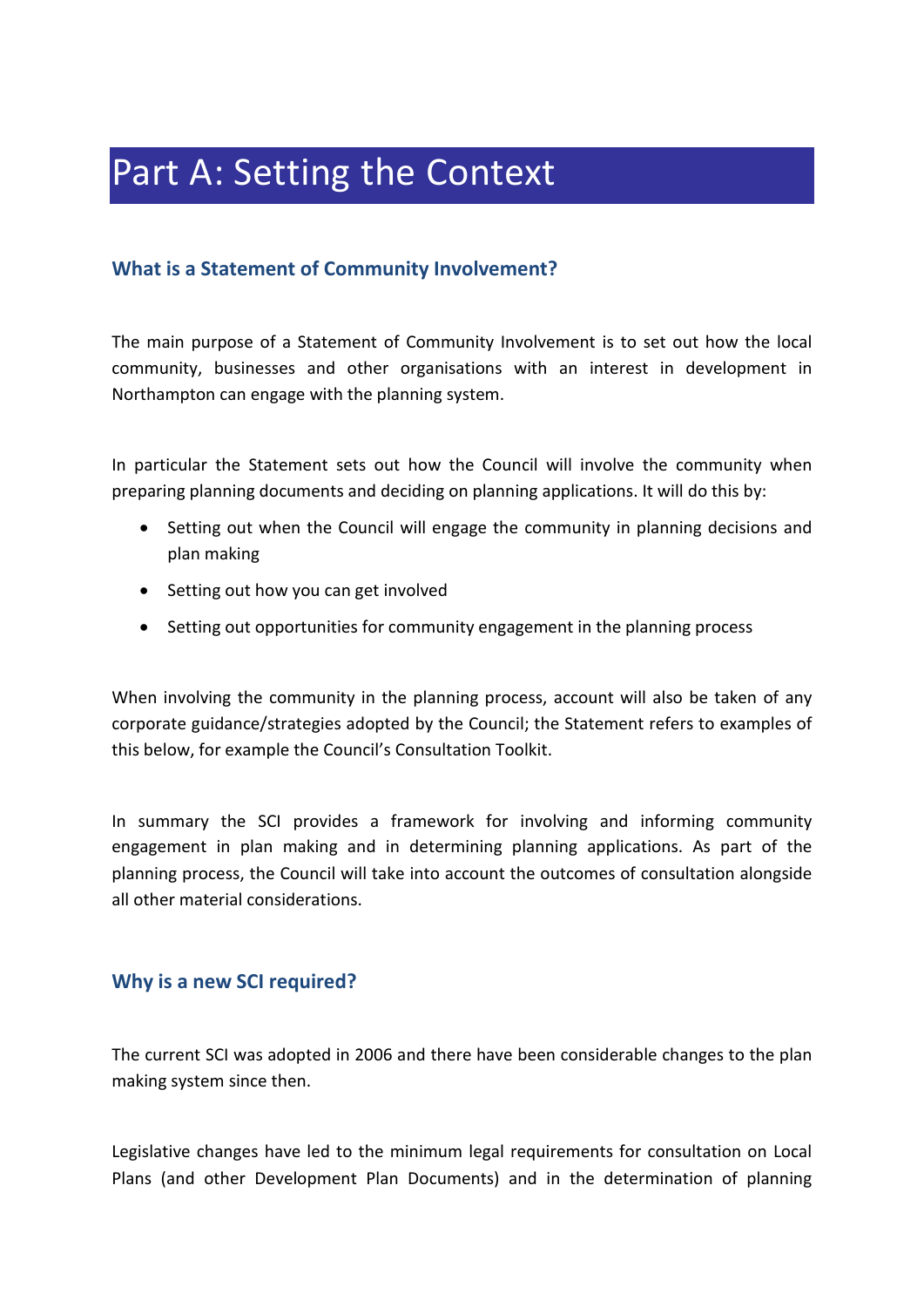applications being changed. Therefore the existing SCI no longer reflects the current stages of plan preparation or requirements for consulting on planning applications. A new SCI will allow for these changes to be incorporated.

Local Planning Authorities are required to produce a Statement of Community Involvement under section 18 (Part 1) of the Planning and Compulsory Purchase Act 2004.

The **[National Planning Policy Framework](https://www.gov.uk/government/publications/national-planning-policy-framework--2)** (2012) states that: "Early and meaningful engagement and collaboration with neighbourhoods, local organisations and businesses is essential". A wide section of the community should be proactively engaged, so that Local Plans, as far as possible, reflect a collective vision and a set of agreed priorities for the sustainable development of the area, including those contained in any neighbourhood plans that have been made." (Paragraph 155)





**The Localism Act (2011)** shifted the balance of power from central government to local authorities and communities. The Act (Part 6 relates to Planning) introduced a number of new initiatives that widened the involvement of communities and stakeholders in shaping Local Development Documents. Key initiatives include:

- **Neighbourhood Planning;** that enables communities to write their own plans to shape development within their neighbourhood
- The **Duty to Cooperate**; the Council is required to cooperate with other authorities, statutory bodies and organisations when producing Local Development Documents
- **[Consultation before applying for planning permission,](#page-14-0)** a requirement for planning applicants to consult local communities before applying for planning permission

In recognition of more recent reforms, the Government published revised Local Planning Regulations in 2012 (The Town and Country Planning (Local Planning) (England) Regulations 2012). In particular, these relate to a simplified plan preparation process, with fewer formal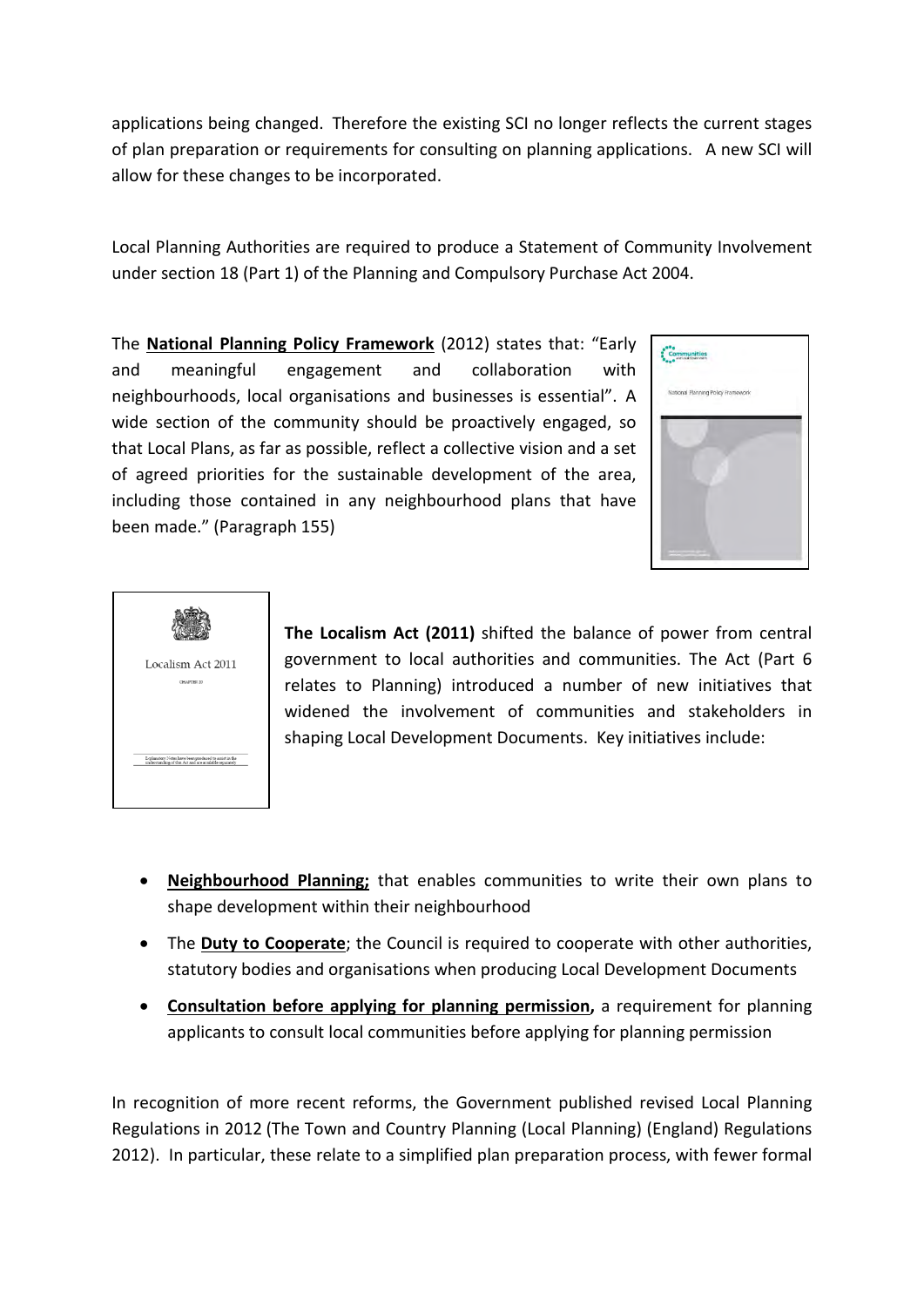stages and quicker plan preparation, and the increased use and availability of electronic communications such as email and the web.

The Council is now preparing a new Northampton Local Plan (Part 2) which will contain the planning policies and proposals that will help shape the future of the Borough. It is therefore considered a suitable time to review the current SCI alongside the preparation of the new Local Plan.

### Part B: Principles of Engagement

This section sets out the general principles of community engagement and explains how the Council will consult, and the expectations it has, with those organisations or individuals proposing to submit or comment on planning applications or wishing to become involved in plan making.

#### **Our Approach**

The Council believes that where local people are given an effective involvement in future planning proposals, the result is greater satisfaction and understanding of the way planning decisions are made and ownership of outcomes.

Effective and widespread involvement of communities in the planning process is a key objective of the planning system. Local communities can expect to be listened to through meaningful and effective consultation and can expect that their views will be given fair consideration.

Undertaking consultation is a fundamental part of the planning process and it is resource intensive. Consultation generally incurs direct costs in terms of resources and staff time. The Council will aim to use the most cost effective methods of consultation, whilst balancing the need to carry out the highest standards of consultation.

The commitments in this SCI are framed by corporate Council strategies about community engagement, as well as being informed by consultation and other feedback.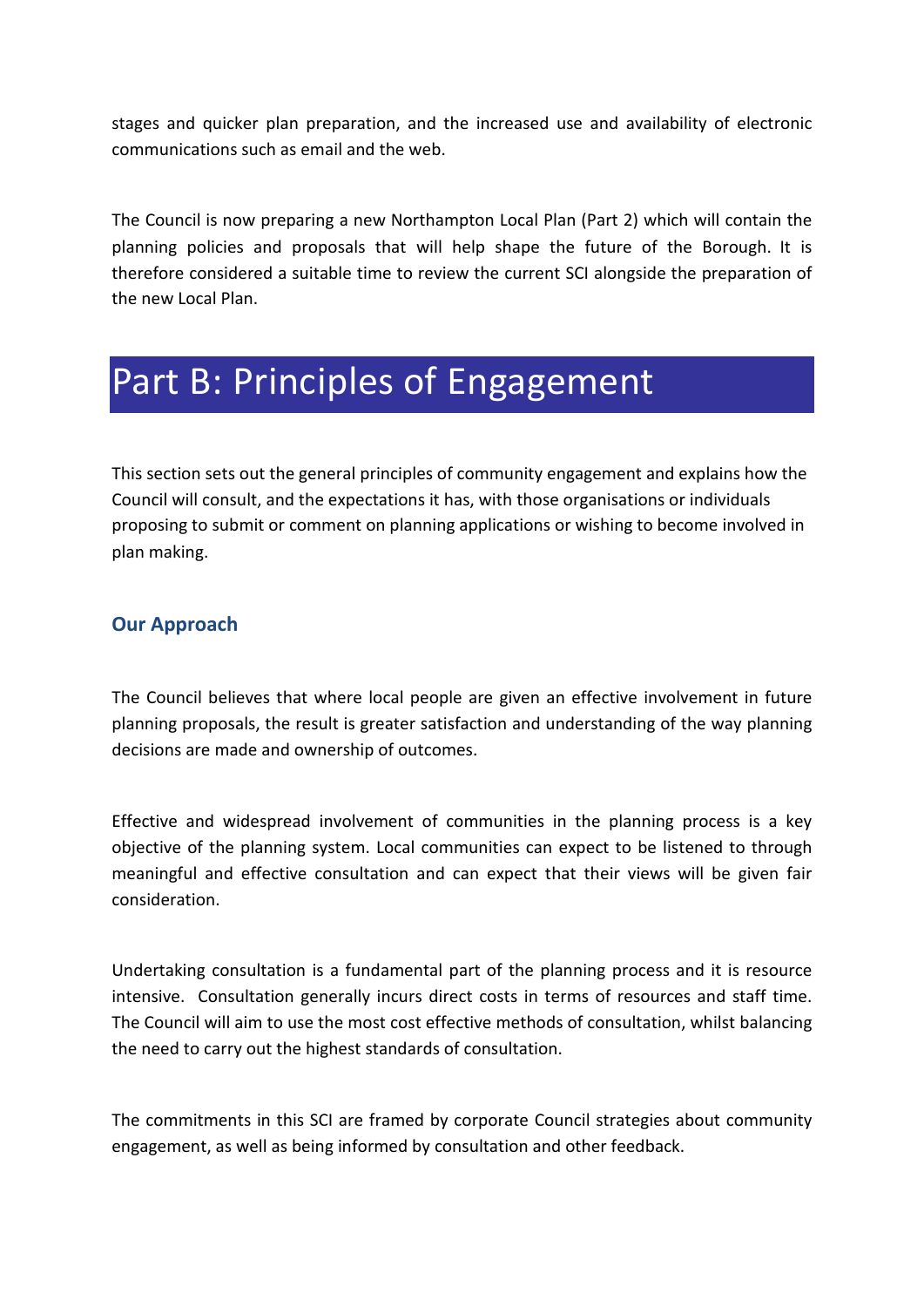#### **Principles of engagement in planning**

The Council's approach to community engagement is underpinned by the following principles;

- **Engaging the community and stakeholders in the early stages of plan-making and at subsequent stages,** for example at stages where they can influence the content and focus of policies and where issues can be more easily addressed
- **Encouraging pre-application advice**, by advising applicants to discuss future development proposals prior to submitting a planning application
- **Undertaking meaningful consultation,** before applications for major development are submitted
- **Establishing a sense of identity with the local area,** creating a local sense of pride and greater sense of 'community'
- **Reaching out to those whose voices are seldom heard**, being inclusive, fair and representative in the plan-making process
- **Empowering communities through supporting localism,** supporting Neighbourhood Planning and other community-related planning activities
- **Providing the opportunity for feedback,** the Council will consider all comments received through consultations on policies and make appropriate changes accordingly and explain the response. The Council will also explain how comments on planning applications have been taken into consideration in officer's reports.
- **To achieve value for money** ensuring consultation is worthwhile and achieves value for money by balancing cost and time constraints and Council resources, ensuring that consultation is appropriate and proportionate to the issues being considered and the communities affected.

In undertaking consultation with the community and stakeholders, the Council will adhere to the principles of 'The Consultation Charter' [\(http://www.northampton.gov.uk/info/200024/consultations/653/consultation-toolkit/11\)](http://www.northampton.gov.uk/info/200024/consultations/653/consultation-toolkit/11) set out by the Consultation Institute as follows:

- Integrity
- Visibility
- Accessibility
- Transparency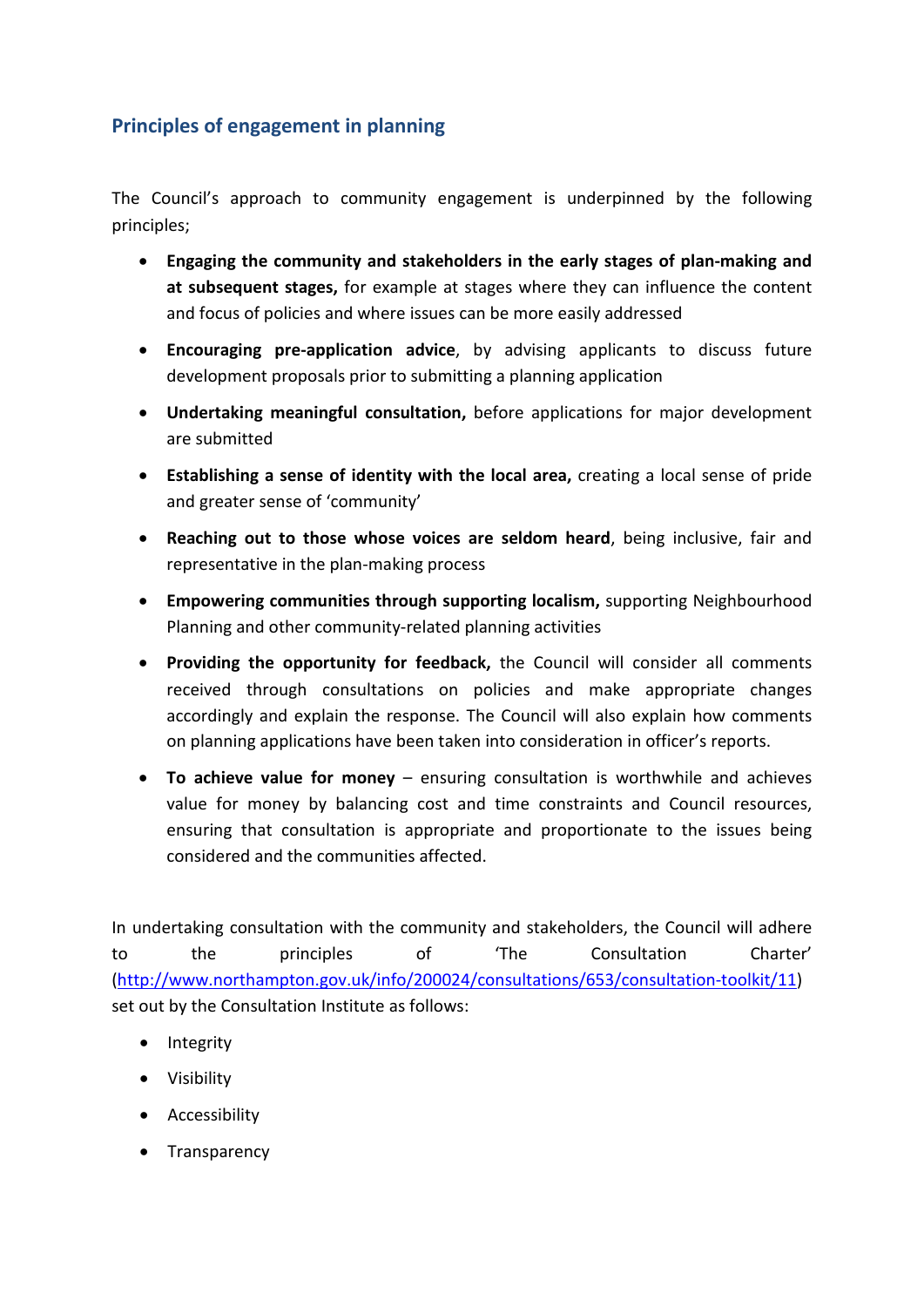- Disclosure
- Fair Interpretation
- Publication

The Council will expect Statements of Consultation to show evidence of these principles, observing these principles will assist organisations in demonstrating a commitment to best practice.

The Consultation Charter principles are included in the Council's [Consultation Toolkit.](http://www.northampton.gov.uk/info/200024/consultations/653/consultation-toolkit/) The Consultation Toolkit is essentially a corporate, internal guide outlining issues to consider when undertaking consultation. It provides an overview which has assisted the preparation of this SCI.

The methods of engagement used will need to be appropriate to the type and scale of consultation being undertaken, as well as recognising appropriateness and reasonableness in terms of cost. The approach used will therefore vary, in terms of both plan-making (for example if consulting on a detailed Local Plan review or a specific policy through Supplementary Planning Documents) and Development Management (for example if consulting on major or minor development proposals).

The **[Council's Corporate Plan](http://www.northampton.gov.uk/downloads/file/2809/2012-15_corporate_plan)** describes its responsibility for encouraging individuals, communities and groups to get involved in planning in order to strengthen integration and cohesion within communities, and foster a sense of pride across the town.

The Corporate Plan includes several key priorities, of which the following are most relevant to community engagement:

- Creating empowered communities
- Responding to your needs

Linked to each priority are a set of outcomes the Council wishes to achieve, together with a list of actions it will undertake. The Council's Corporate Plan has been taken into account in drafting the Statement of Consultation and can be found at the following link:

<http://www.northampton.gov.uk/corporateplan>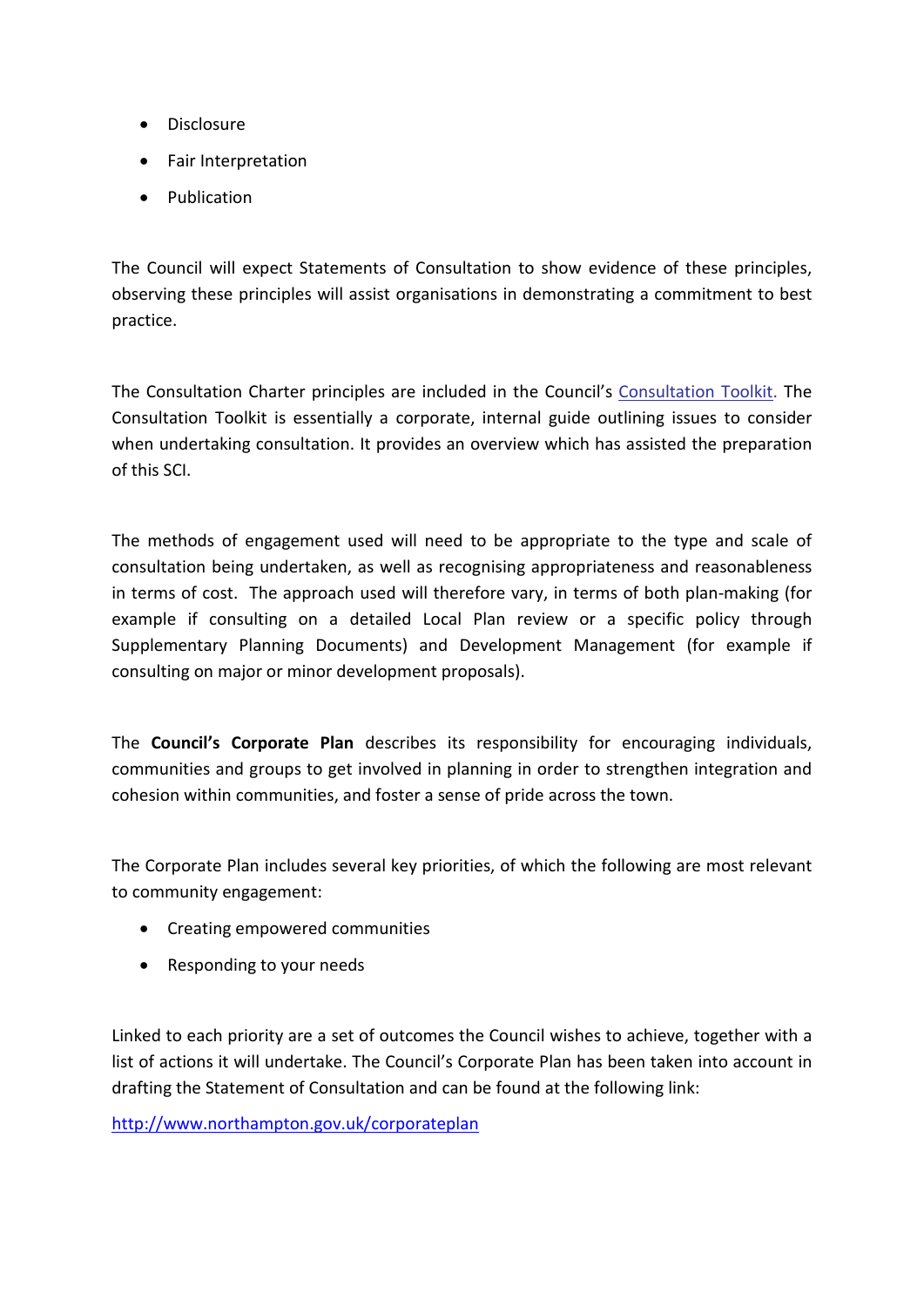#### **How can you get involved?**

The Council is keen to encourage the community to express their views on matters of concern or of interest to them. As a starting point the Council will list all key consultation activities through its website at: [www.northampton.gov.uk](http://www.northampton.gov.uk/) 

#### **A Consultation and Engagement Strategy**

The scale and type of community involvement in planning needs to be proportionate and appropriate, as well as reasonable in terms of cost. To reflect this aspiration before undertaking substantial work in plan making the Council will produce a Consultation and Engagement Strategy at key stages in plan production. This will set out in further detail the approach in relation to "who, when, and how" to consult. Applicants seeking major development proposals will be expected to publish a Consultation and Engagement Strategy in consultation with Development Management in the early stages of drawing up development proposals.

Whilst detailed guidance is provided in respect of the expectations of consultation for Plan Making and Development Management in sections C and D of this Statement, a Consultation and Engagement Strategy for all significant consultation exercises will address the following:

- Set out who is to be involved and why
- Set out the key milestones for plan making (or similar for major development proposals) along with key dates for consultation, indicating when people will be involved
- Outline the specific consultation and engagement methods of how people are to be involved and how they can respond
- Provide details of document availability
- Explain how feedback will be provided and how comments have been taken into account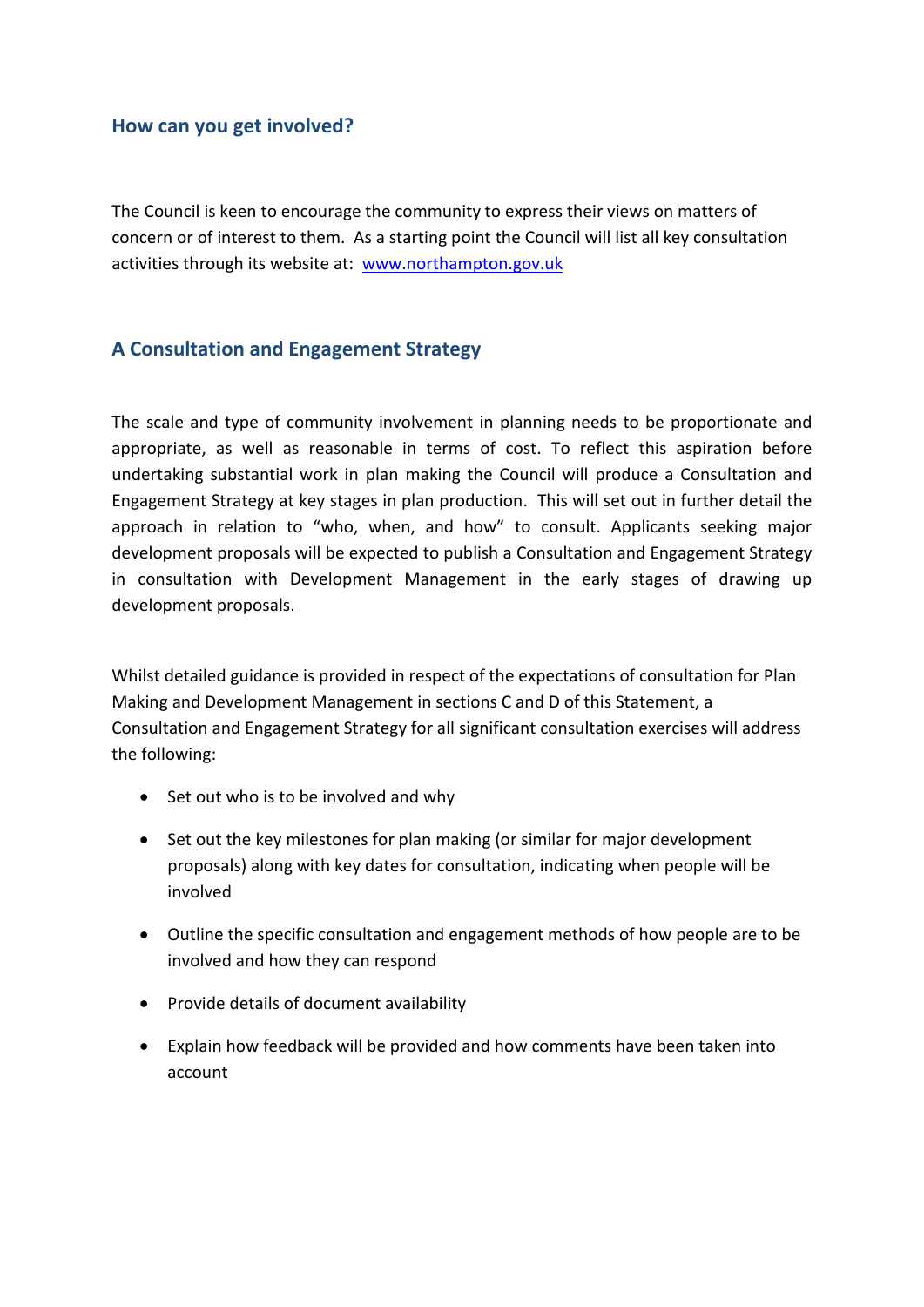The following table lists key activities and methods to consider when putting together a Consultation and Engagement Strategy. These should be incorporated as appropriate to the scale and type of consultation proposed to be undertaken.

| Informing the community activities | <b>Consultation method</b>           |
|------------------------------------|--------------------------------------|
| Social media and press coverage    | Information                          |
| Website/e-communication            | Information/Surveys/Questionnaires   |
| Local Advertisements               | Public notice                        |
| Promotional Literature/Exhibitions | Workshops/Information                |
| Meetings/Briefings                 | Information/Questionnaires/Workshops |
| Articles and newsletters           | Information                          |

#### **Table 1 Possible Methods of Community Involvement**

The following list includes some of the local types of community groups that we may consult with:

- Residents associations
- Park management committees
- Community and voluntary sector networks
- Community Forums

# Part C: Plan Making

The Council's Planning Policy section is responsible for plan making. Plan making sets out how an area will develop over time and provides a guide for future development.

This part of the SCI sets out the Council's standards and approach for consulting the community in the preparation of and revisions to plans and explains who, how and when the Council will consult when preparing planning policy documents.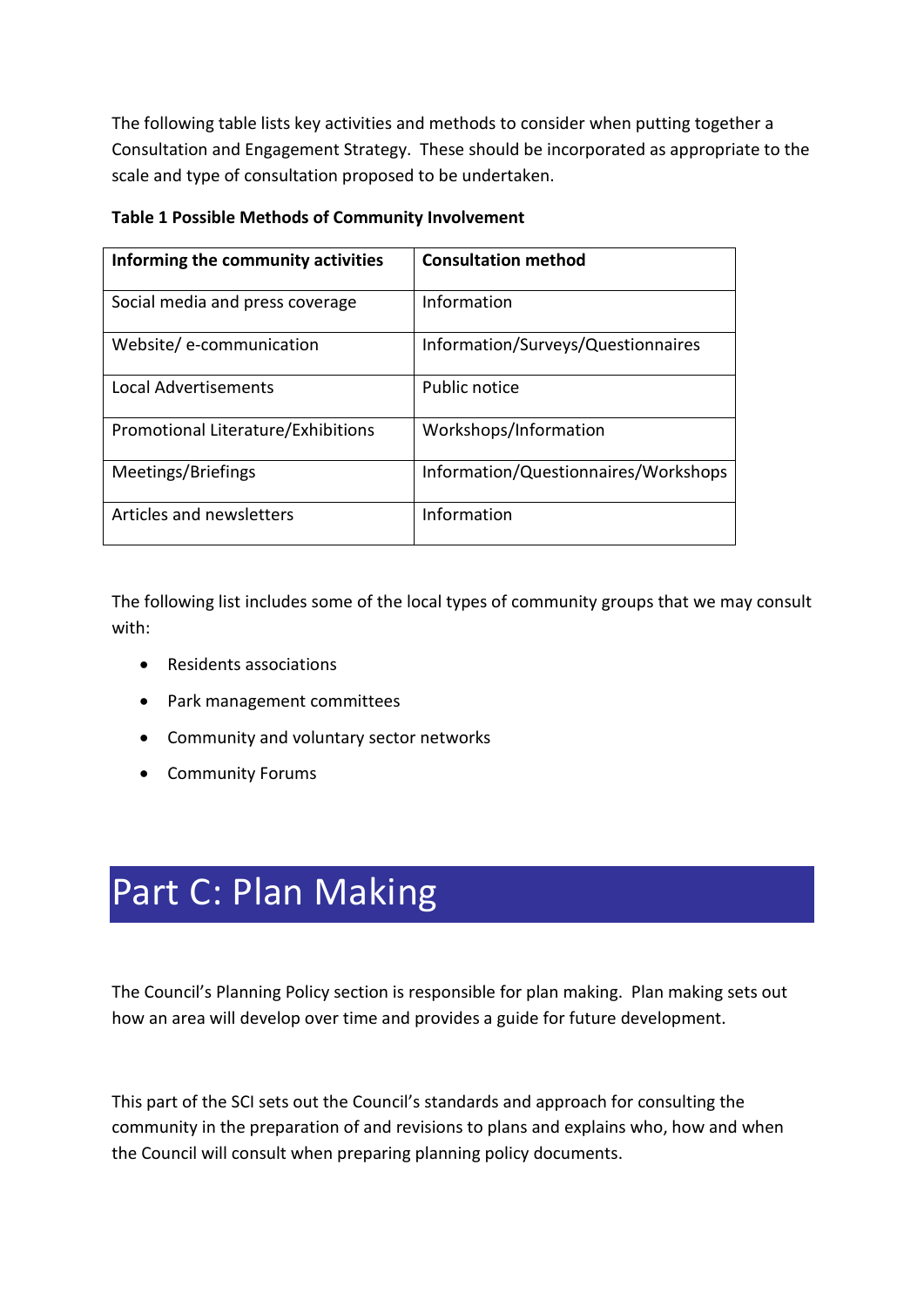The legal requirements for consultation and community involvement in plan-making are set by the Government in legislation including The Town and Country Planning (Local Planning) (England) Regulations 2012. The Regulations set out the procedure to be followed by local planning authorities in relation to the preparation of local plans and supplementary planning documents including who is to be consulted and which documents must be made available at each stage of the process. However the Regulations do not specify how communities or stakeholders should be involved and accordingly there is flexibility as to how and to what detail the Council undertakes its own process of engagement. Further, the scale and extent of this may vary depending on the subject of the planning document.

The Council is mindful that best practice guidance sets out the benefits of effective consultation and the Council will look to achieve this by building on the basis of the statutory requirements, as outlined in this Statement.

#### **The Plan-making Process**

The Planning Act 2004 (as amended) requires local planning authorities to prepare Local Plans that will guide future planning of development within their area.

It also provides for the Council to review its local plans and to publish a timetable for the preparation of future planning documents which are to become part of the Local Plan. This is referred to as a **Local Development Scheme** (LDS). The Council has recently updated its Local Development Scheme which can be found at the following link:

[http://www.northampton.gov.uk/info/200205/planning\\_for\\_the\\_future/1746/](http://www.northampton.gov.uk/info/200205/planning_for_the_future/1746/)

The Local Plan for Northampton is currently made up of the West Northamptonshire Joint Core Strategy Part 1 (2014), saved policies from the former Northampton Local Plan Part 2 (1997) and the Northampton Central Area Action Plan (2013). These Plans set out the strategy for development and detailed policies for making decisions on planning applications.

Local Plans are the principal documents in terms of plan making; they set out the planning objectives for the area, identify site allocations for development and provide policies for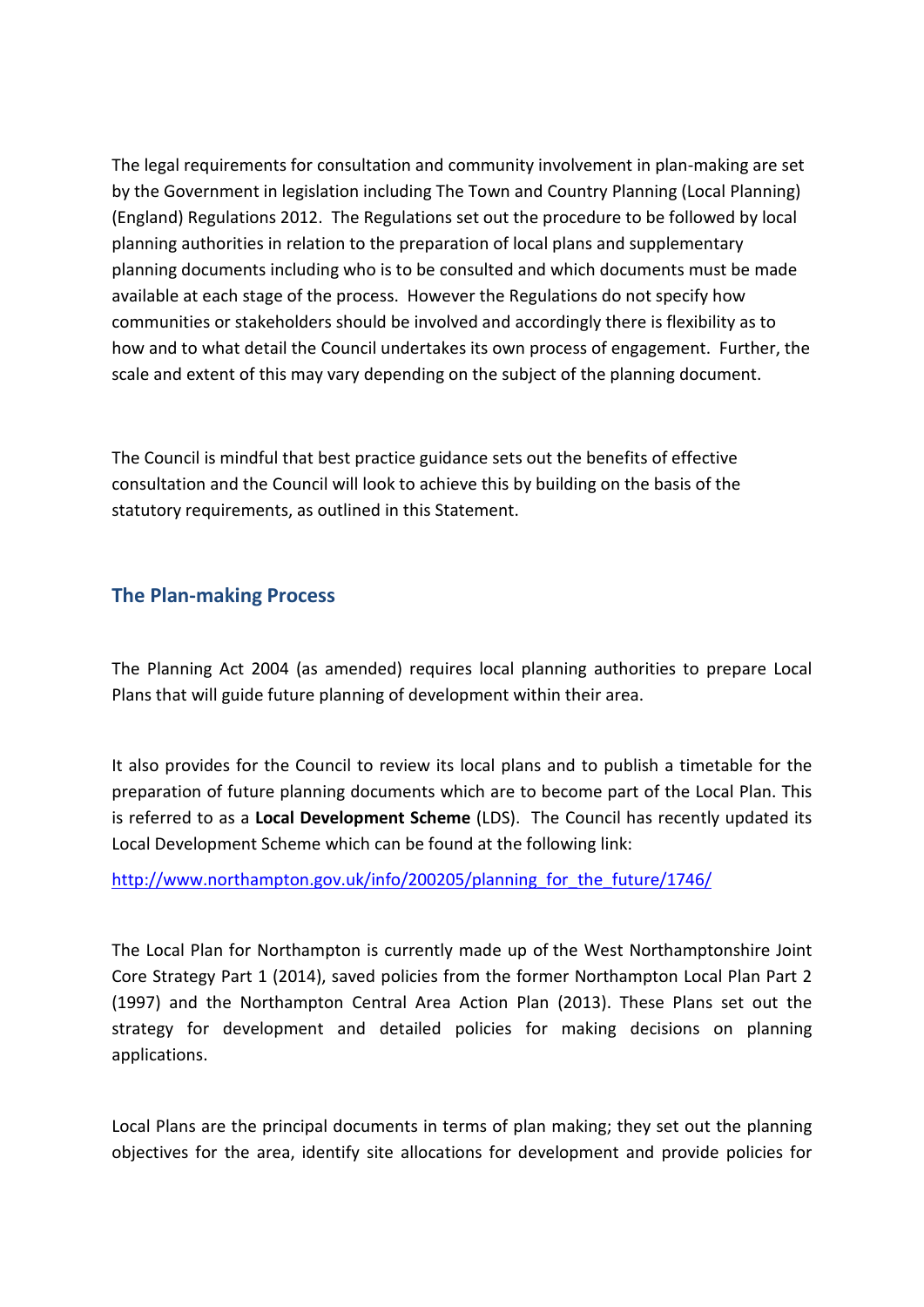determining planning applications. The Plans produced provide either strategic guidance (Part 1) or local guidance (Part 2).

In addition to Local Plans there are a number of other policy documents that the Council produces or assists in the preparation of:

**Supplementary Planning Documents,** these provide additional guidance and interpretation to support policies in the Local Plan. They can provide guidance on specific sites, or on specific planning issues, such as design. They are a material consideration in planning decisions. Although they are not subject to independent examination, they will undergo public consultation.

**Sustainability Appraisals,** these will be produced by the Council alongside local plans and, where appropriate, supplementary planning documents. They examine the social, economic and environmental impacts of policies or proposals in order to promote sustainable development and will be subject to formal stages of consultation. **Neighbourhood Plans (NPs)** are plans drawn up in some neighbourhood areas, which set out the local communities' vision, aims, policies and proposals for their designated area. Adoption of a Neighbourhood Development Plan is subject to majority support at a local referendum and examination by an Independent Examiner. NPs can add detail and local objectives to the Council's Local Plan. The Council will support neighbourhoods in the preparation of their plans where appropriate, further guidance and advice is provided on the Council's website. In general, the approach to consultation will be a matter for the individual Neighbourhood Planning bodies in preparing their plans and is therefore outside the scope of this Statement.

**Annual Monitoring Reports,** the performance of plans and policies are reviewed through the Annual Monitoring Report. They are not consulted upon, as a factual document, but they do provide evidence of how effective policy has been.

#### **How can you get involved in the preparation of Planning Documents?**

Much of the plan-making process is set out through legal requirements which need to be met in order to produce a sound Plan**.** However, the Government does not regulate the precise detail of how plans should be prepared and there are areas of flexibility which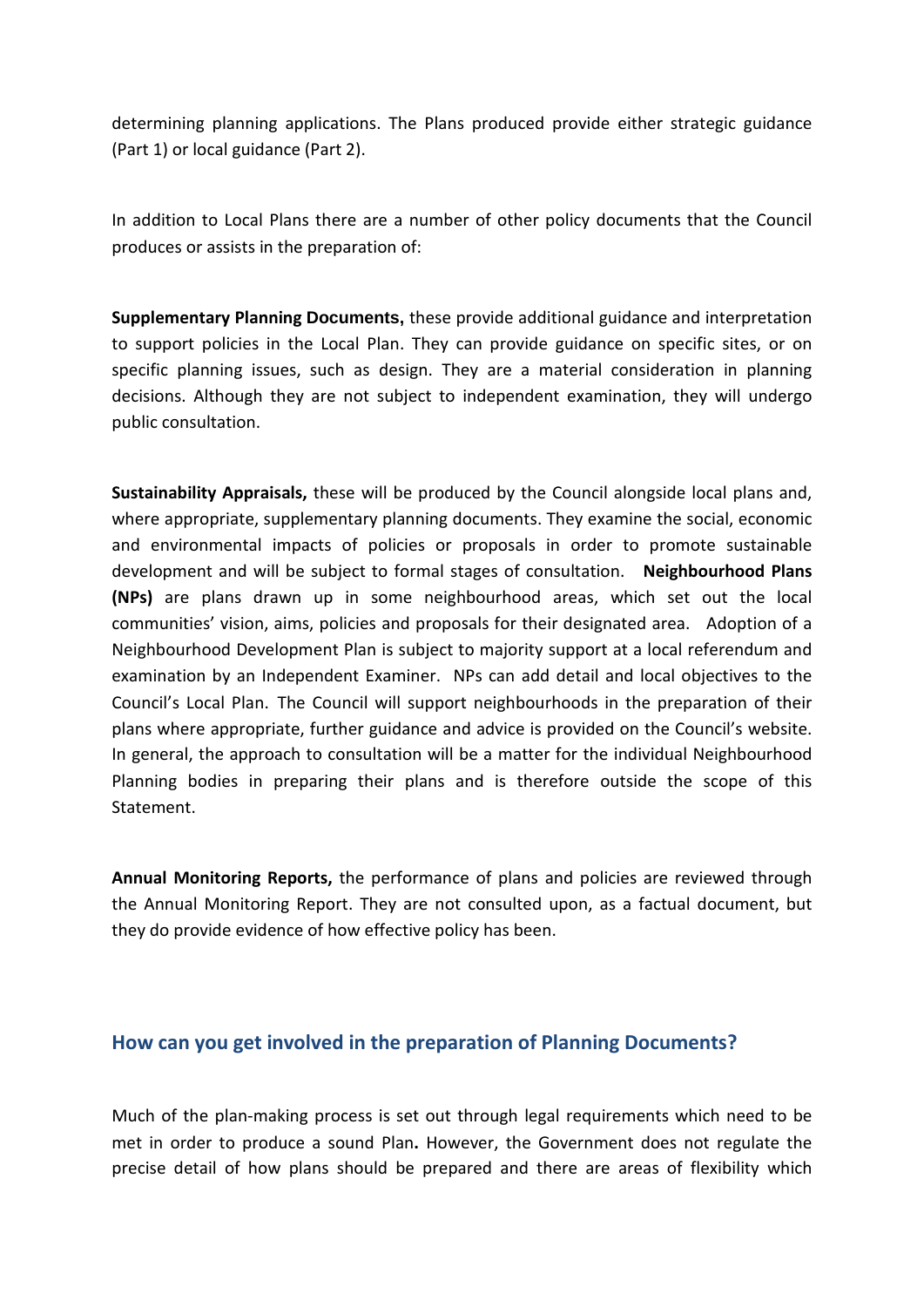provide opportunity to reflect local aspirations and issues. The Council will take this into account in the way its approaches engagement with the local community and stakeholders in shaping future development.

Different levels of involvement may be appropriate at different stages of consultation, for example;

- **Participation** interactions between the Council and the community and/or stakeholders to identify issues and exchange views
- **Consultation** asking for the views of the community and stakeholders
- **Information-sharing** providing information to the community and stakeholders

Sometimes it will be more appropriate to gather a wider-range of less detailed comments using methods such as questionnaires and surveys. This is often a good way to collect views from a large number of people, although it does not generally provide much opportunity for an in-depth discussion of the issues.

At other times we will need to talk to people in more detail, such as through workshops or meetings with specific groups, to gain a deeper understanding of views. When undertaking consultation on planning policy documents, a variety of methods to reflect the topic matters and to try to reach the different community groups that may be affected will be used.

Potential engagement opportunities are set out in the table below for the main types of policy document that the Council will produce.

| Local Plans/                           | Issues stage and Options stage |
|----------------------------------------|--------------------------------|
| Sustainability<br>Appraisals           | Publication of a Local Plan    |
|                                        | <b>Submission Plan</b>         |
|                                        | Examination                    |
| Supplementary<br>Planning<br>Documents | Early Engagement               |
|                                        | <b>Formal Consultation</b>     |
|                                        |                                |

#### **Table 2 Engagement Opportunities**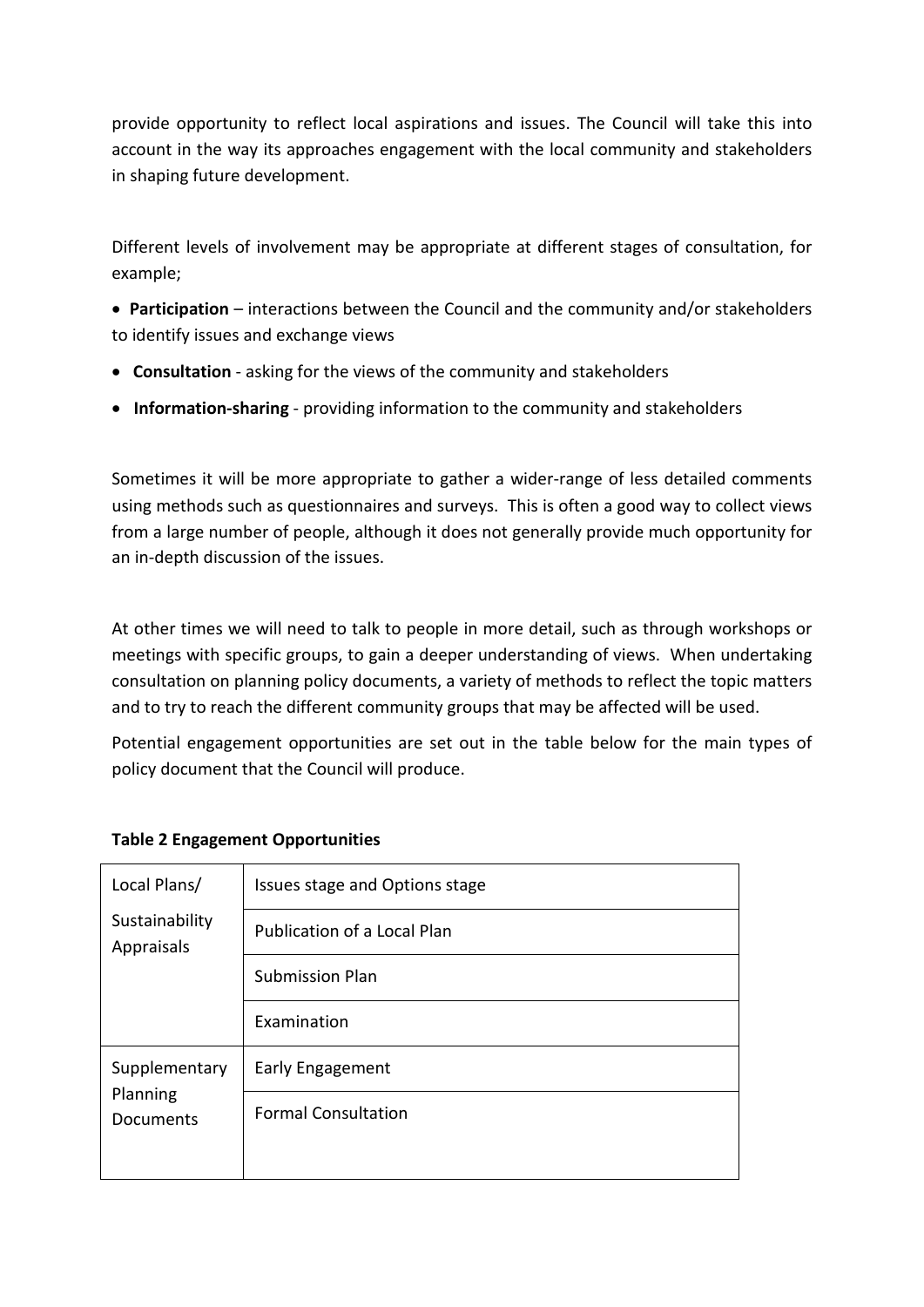| Neighbourhood  <br>Plans | Neighbourhood Area Designation        |
|--------------------------|---------------------------------------|
|                          | Neighbourhood Forum or Parish Council |
|                          | Neighbourhood Plan Examination        |

The preparation of the Local Plan should follow the principles of community involvement and be:

- Appropriate to the level of planning
- Provide a sense of ownership of local policy decisions
- •Continuous and part of an on-going programme, with clearly articulated opportunities for continuing involvement
- •Transparent and accessible, whist using methods appropriate to the communities concerned; and
- Planned as an integral part of the process for making plans

The table below shows the different stages of Local Plan preparation. This represents a minimum standard required by the Regulations (The Town and Country Planning (Local Planning) (England) Regulations 2012). The Council is able to carry out additional consultations if appropriate.

| <b>Stage of the Plan making Process</b>               | What is involved?                                                                                                                                                                      |
|-------------------------------------------------------|----------------------------------------------------------------------------------------------------------------------------------------------------------------------------------------|
| <b>Stage 1</b> Development of evidence base           | Background research and evidence<br>gathering to inform the Local Plan                                                                                                                 |
| Stage2 Preparation of a Local Plan<br>(Regulation 18) | Council will inform stakeholders and the<br>public that the Local Plan is being<br>produced and consults on the scope of<br>the plan and the issues and options it<br>should consider. |
|                                                       | The evidence base and representations<br>from stages 1 and 2 inform the<br>preparation of the Local Plan.                                                                              |

#### **Table 3 Key Stages of the Local Plan Making Process:**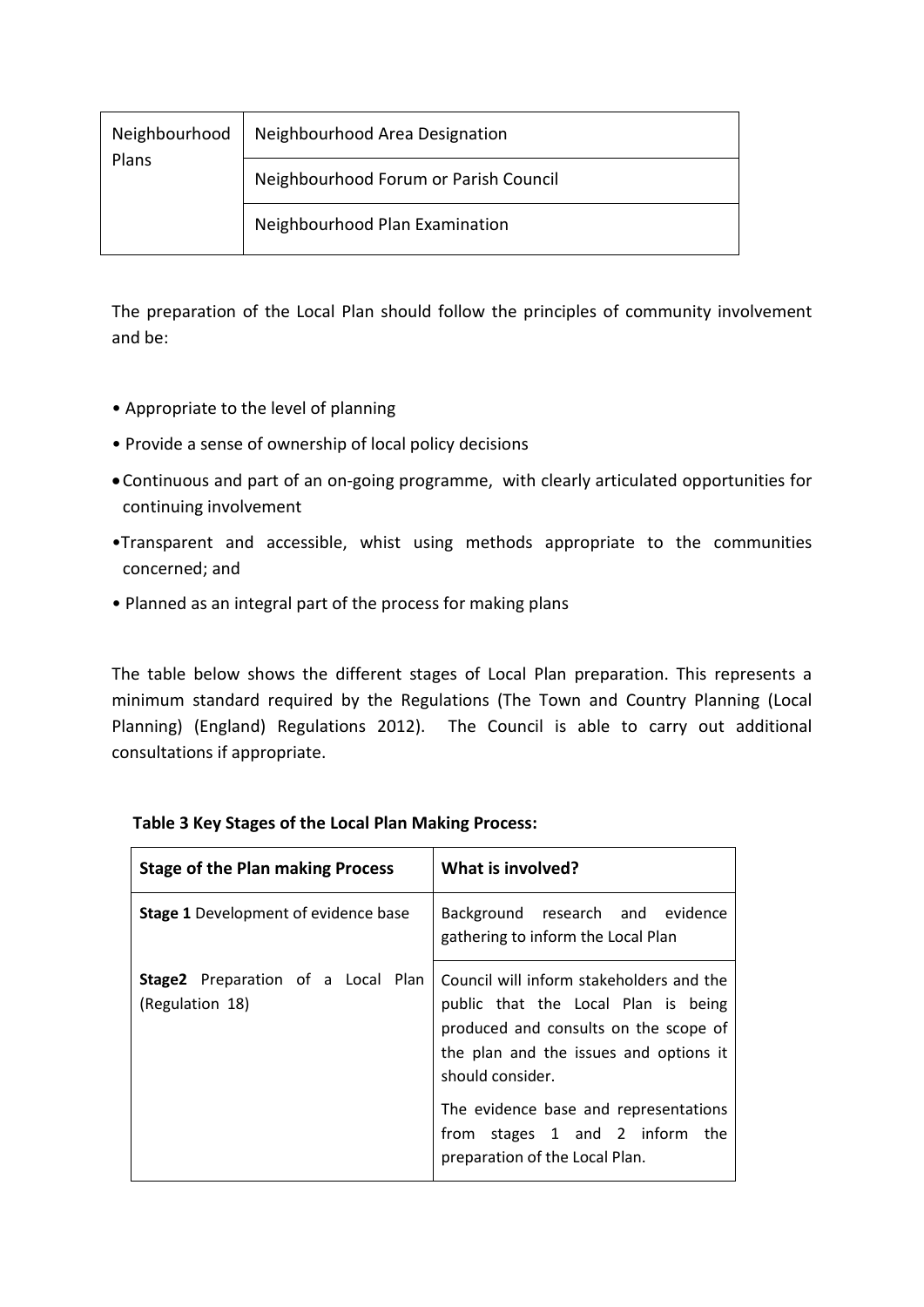| Stage 3 Publication of a Local Plan<br>(Regulation 19)                       | Formal stage leading up to consideration<br>of the plan by the Secretary of State. The<br>Local Plan will be published<br>for<br>consultation for a 6-week period          |
|------------------------------------------------------------------------------|----------------------------------------------------------------------------------------------------------------------------------------------------------------------------|
| Stage 4 Submission to the Secretary of<br>State (Regulations 22)             | After<br>consideration<br>of<br>the<br>representations received at stage 3, the<br>Council will submit the Local Plan to the<br>Secretary of State for Examination.        |
| <b>Stage 5</b> Independent<br>Examination<br>(Regulation 24)                 | The Local Plan is publically examined by<br>Independent Planning Inspector<br>an<br>taking into consideration the soundness<br>of the plan.                                |
| Stage 6 Receipt of Inspector's Report<br>and Adoption (Regulation 25 and 26) | If the Inspector finds the Local Plan<br>sound, the Council can then proceed to<br>adopt the Local Plan (this may be<br>preceded by further<br>proposed<br>modifications). |

#### **Keeping You Informed**

Throughout the process of preparing planning policy documents, from the earliest stages through to adoption, community and stakeholders will be kept informed of progress as follows:

- The latest version of any formally published consultation documents will be made available on the Council's website
- A database of all interested parties wishing to receive information on key consultation stages will be maintained by the Council
- The Council will acknowledge all representations received by electronic means (email or online forms) at formal consultation stages;
- Reports to Cabinet and Council will be available on the Council's website and these meetings are held in public;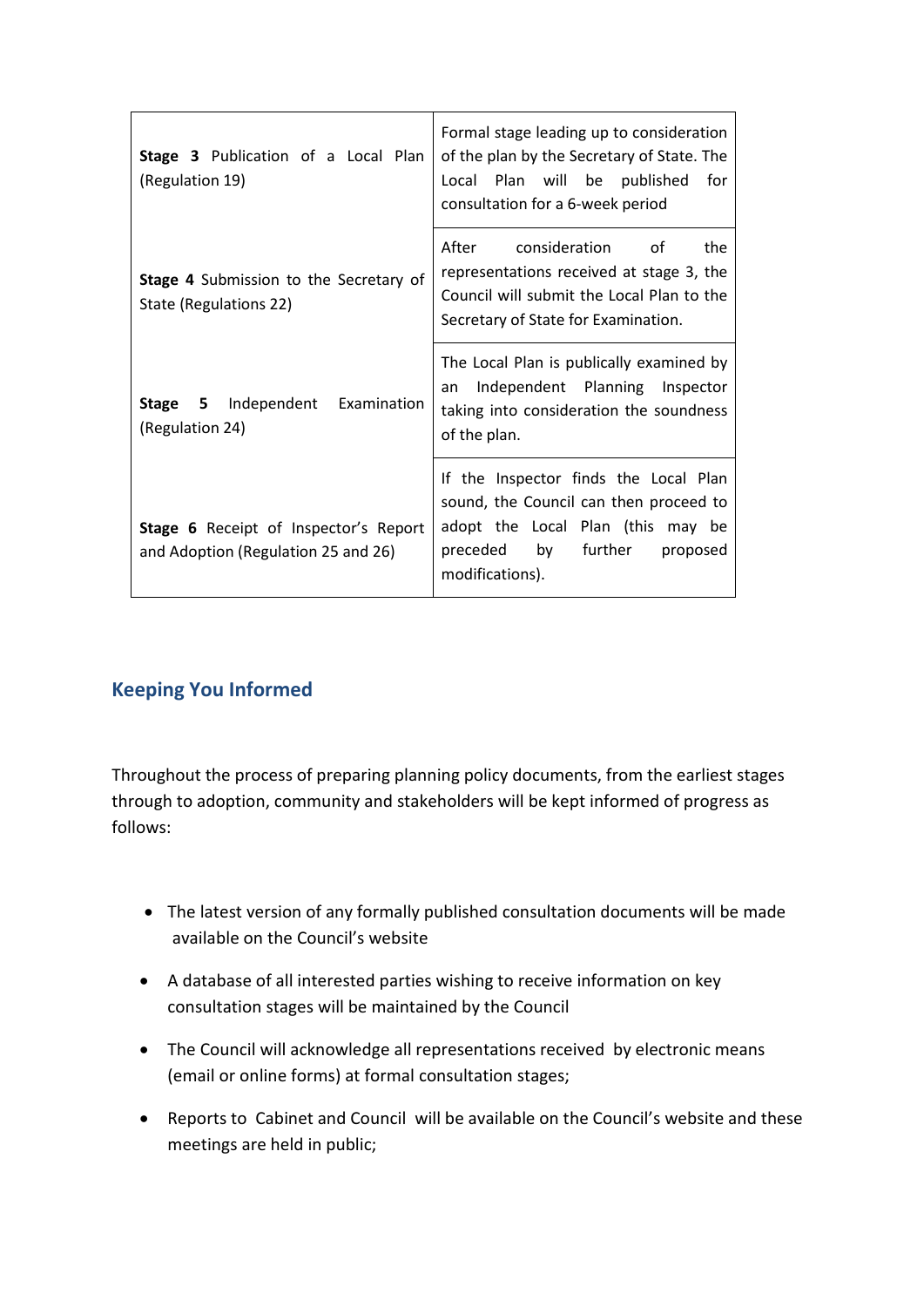- The Council will inform those who asked to be notified when the document has been submitted to the Secretary of State and will publish a consultation summary report on the Council's website together with the representations submitted at the Publication stage. These representations will be made available for public inspection and will be identifiable by name or organisation;
- Any person who makes representations seeking to change a development plan document may request the opportunity to appear before the person carrying out the Examination.
- The final, adopted Plan will be published on the Council's website; and
- Information will be supplied on the Council's website to provide an up-to-date position on the progress of the plan whenever possible and a planning policy inbox will be made available for the community and stakeholders to assist with further enquiries.

### Part D: Development Management

The Statement of Community Involvement also sets out the Council's policy for consulting the community on planning applications.

#### **1. Pre-application stage**

#### Pre-application advice

The Council encourages all applicants to discuss future development proposals with the Council prior to submitting a planning application. The Planning Officer can advise on the general acceptability of proposals before they are submitted and explain what information is likely to be required to enable the determination of an application.

Pre-application advice is provided on request and a schedule of charges is available on the Council's website (http://www.northampton.gov.uk/info/200206/planning\_applications).

#### <span id="page-14-0"></span>Consultation before applying for planning permission

In respect of major development proposals the Council requires developers to undertake pre application discussions and to engage in early community consultation. The Council must register valid planning applications, however failure by the developer to effectively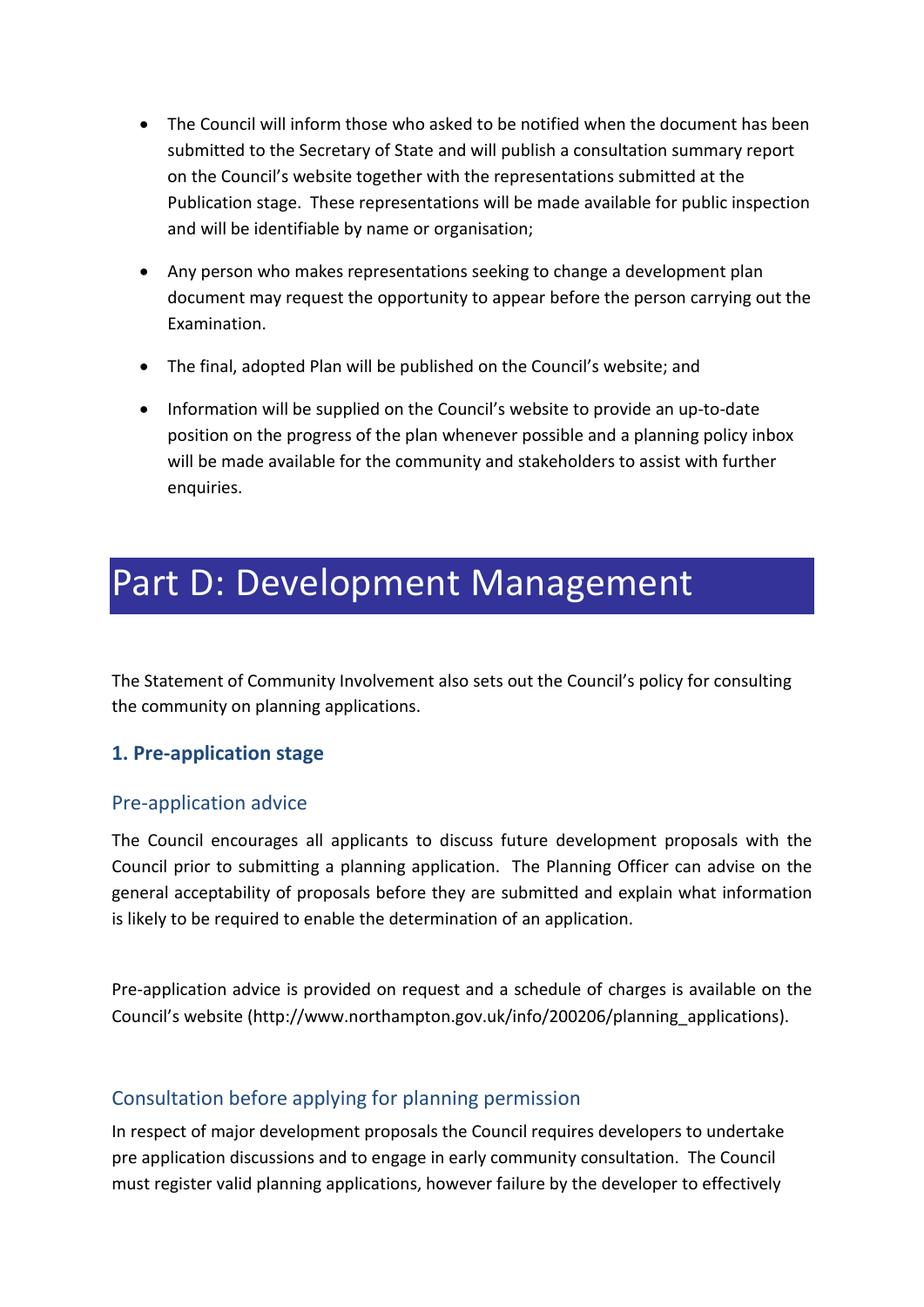consult the community in advance may lead to objections being made, which could be material to the determination of the application. The aim of the process should be to encourage discussion before a formal application is made and therefore to avoid unnecessary objections being made at a later stage.

When submitting an application for major development (see Table 4) the applicant must therefore demonstrate that:

- The application for major development was publicised in a manner that brings it to the attention of the surrounding community
- Specified persons, bodies or organisations have been consulted appropriately
- Appropriate regard has been given to consultation responses in shaping a proposal for major development

Evidence submitted by the applicant of effective and representative engagement with the local community and stakeholders will be assessed according to the requirements of the relevant Town and Country Planning Acts and associated Regulations.

The Council considers that developers have a key role to play in engaging with local communities and helping them to understand what is proposed, listening to concerns and engaging in dialogue to seek to resolve these. Carrying out a Community Involvement Exercise is not a mandatory requirement when submitting a planning application, but the Council considers that genuine engagement with the surrounding community before the submission of a formal application can be beneficial for all those involved. Developers should contact the Council before commencing a Community Involvement Exercise to agree the scope of the exercise and the methods that will be employed. Table 1 includes a list of possible methods of community involvement.

Community involvement is the process of:

- explaining proposals to residents, workers and users of the area around the site of the proposed development
- requesting the views of people in the community
- considering those views
- where appropriate, amending the proposals to take those views into account.

The Council considers that a genuine Community Involvement Exercise can: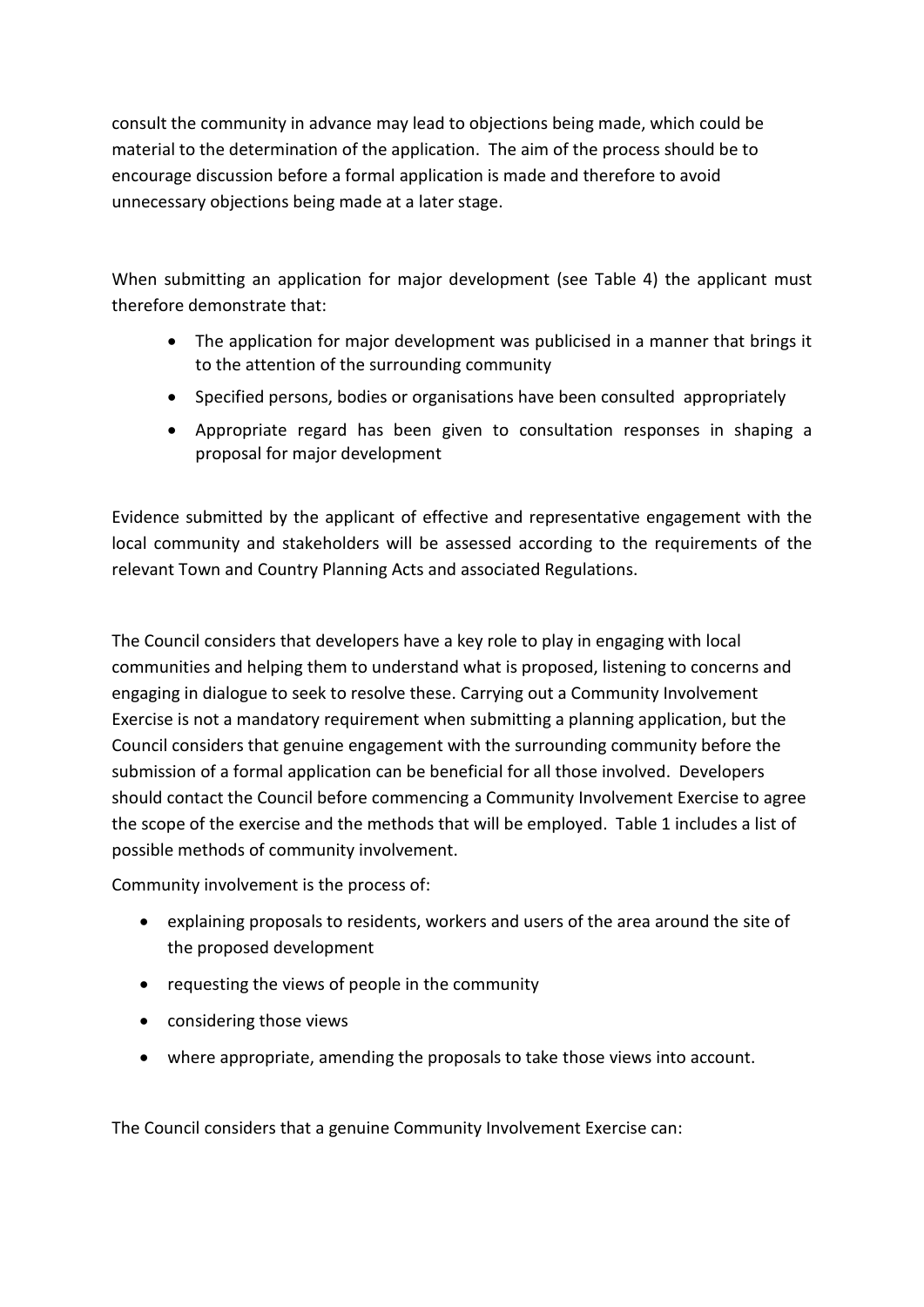- provide an ideal opportunity for an explanation of proposals before minds are made up, possibly on the basis of inaccurate information
- potentially save time in obtaining a decision on a planning application
- produce more certainty about the outcome
- increase transparency
- create a more acceptable development
- avoid appeals and call-in procedures.

A large range of proposals could benefit from Community Involvement. These are set out below along with the thresholds beyond which a Community Involvement Exercise should be completed.

#### **Table 4 Proposed thresholds for carrying out a Community Involvement Exercise**

| <b>Type of Proposal</b>                                                           | <b>Threshold</b>                                                |
|-----------------------------------------------------------------------------------|-----------------------------------------------------------------|
| Industrial and commercial development                                             | 1500 sq.m or above                                              |
| Residential development                                                           | 100 dwellings or sites of 3 ha or above                         |
| Major infrastructure projects such as roads,<br>pipelines or overhead power lines | All proposals                                                   |
| New educational or institutional buildings                                        | All proposals for new sites<br>Extensions of 1000 sq.m or above |

The Council considers that there are three stages to completing a Community Involvement Exercise:

- carrying out a Community Involvement Appraisal to determine the nature and extent of the Exercise
- carrying out a Community Involvement Exercise
- completing a Community Involvement Submission to record the Community Involvement Exercise and the outcome.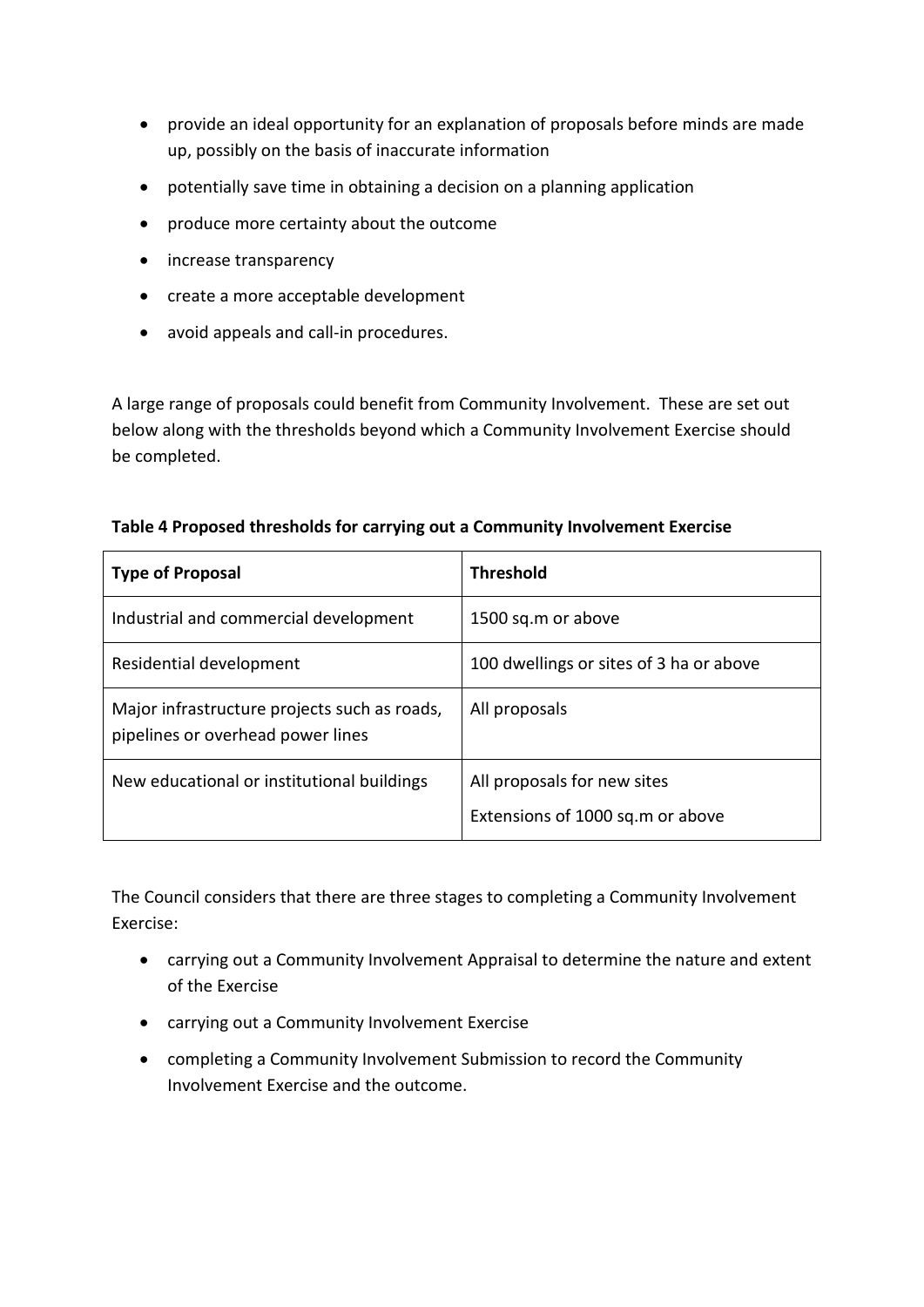#### **2. Planning Application Stage**

The legal requirements for consultation and community involvement in planning applications is set by the Government in legislation including The Town and County Planning (Development Management Procedure) (England) Order 2015.

#### Publicising planning applications

The Council is required to publicise all planning applications it receives in accordance with The Town and Country Planning (Development Management Procedure) (England) Order (2015).

The table below sets out the required publicity for various types of development:

| <b>Type of Development</b>                                | <b>Publicity required</b>                                 |
|-----------------------------------------------------------|-----------------------------------------------------------|
| Development where the<br>application is accompanied by an | Notice in local newspaper<br>$\bullet$<br>Site notice     |
| <b>Environmental Statement</b>                            | $\bullet$                                                 |
| Departure from the Development                            | Notice in local newspaper<br>$\bullet$                    |
| Plan                                                      | Site notice                                               |
| Development affecting a public                            | Notice in local newspaper<br>$\bullet$                    |
| right of way                                              | Site notice                                               |
| Major development                                         | Notice in local newspaper<br>$\bullet$                    |
|                                                           | Site notice <i>or</i> neighbour notification              |
| Development affecting a listed                            | Notice in local newspaper<br>$\bullet$                    |
| building or its setting                                   | Site notice <i>or</i> neighbour notification<br>$\bullet$ |
| Development affecting a                                   | Notice in local newspaper<br>$\bullet$                    |
| Conservation Area or its setting                          | Site notice <i>or</i> neighbour notification<br>$\bullet$ |
| Other development                                         | Site notice or neighbour notification                     |

Table 5

To ensure the planning process is equitable and representative, the Council will engage as appropriate with those [groups listed in its published Consultation Toolkit.](http://www.northampton.gov.uk/info/200024/consultations/653/consultation_toolkit/6)

#### Notifying neighbours

In cases where neighbours are to be notified this will be undertaken in writing, either electronically or by letter.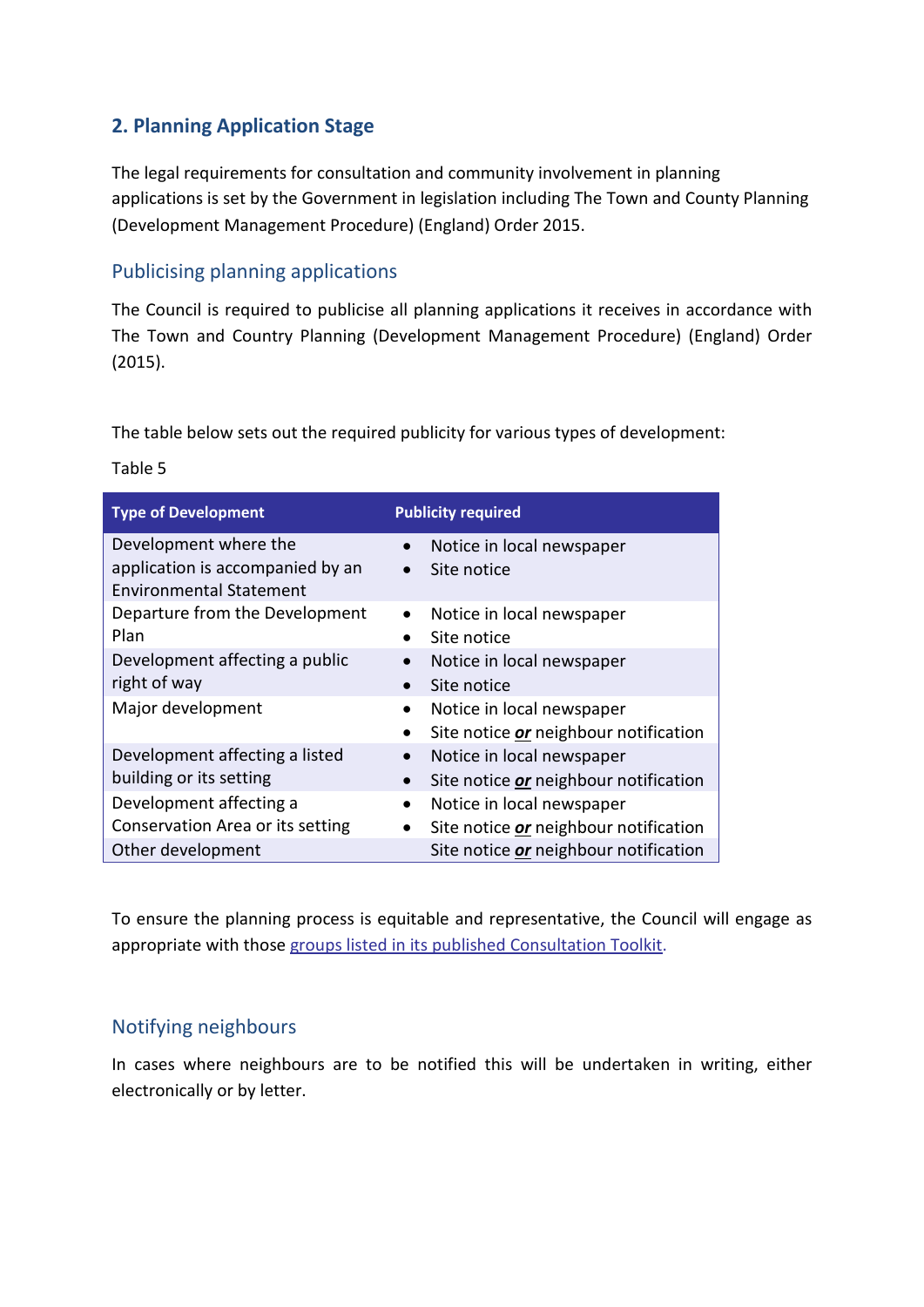#### Other publicity methods

The Council will put up site notices on site when required and also publishes on its website a weekly list of all applications received.

#### Parish Councils

Parish Councils, (and, where appropriate, known Residents Associations and local community groups) are notified of individual planning applications in their area. If the Planning Officer considers the development is likely to have a wider impact, neighbouring Parish Councils may also be notified.

#### Applicant's responsibility

Applicants are required to publicise applications

- a) where an Environmental Statement is submitted, after the application has been made to the Council;
- b) certain types of development for agriculture, forestry and for the demolition of buildings.

The Council also requires that a site notice is posted and a copy is submitted with the application.

#### Notification period

The table below outlines the time period within which comments can be made on a planning application:

#### Table 6

| <b>Method of publicity</b>    | <b>Consultation period</b>                                                       |
|-------------------------------|----------------------------------------------------------------------------------|
| Notice in a local newspaper   | 21 days from date of publication                                                 |
| Site notice                   | 21 days beginning with the date that the notice<br>was first displayed           |
| Neighbour notification letter | 21 days beginning with the day on which the<br>notification letter was delivered |
| Website                       | 21 days from date of publication                                                 |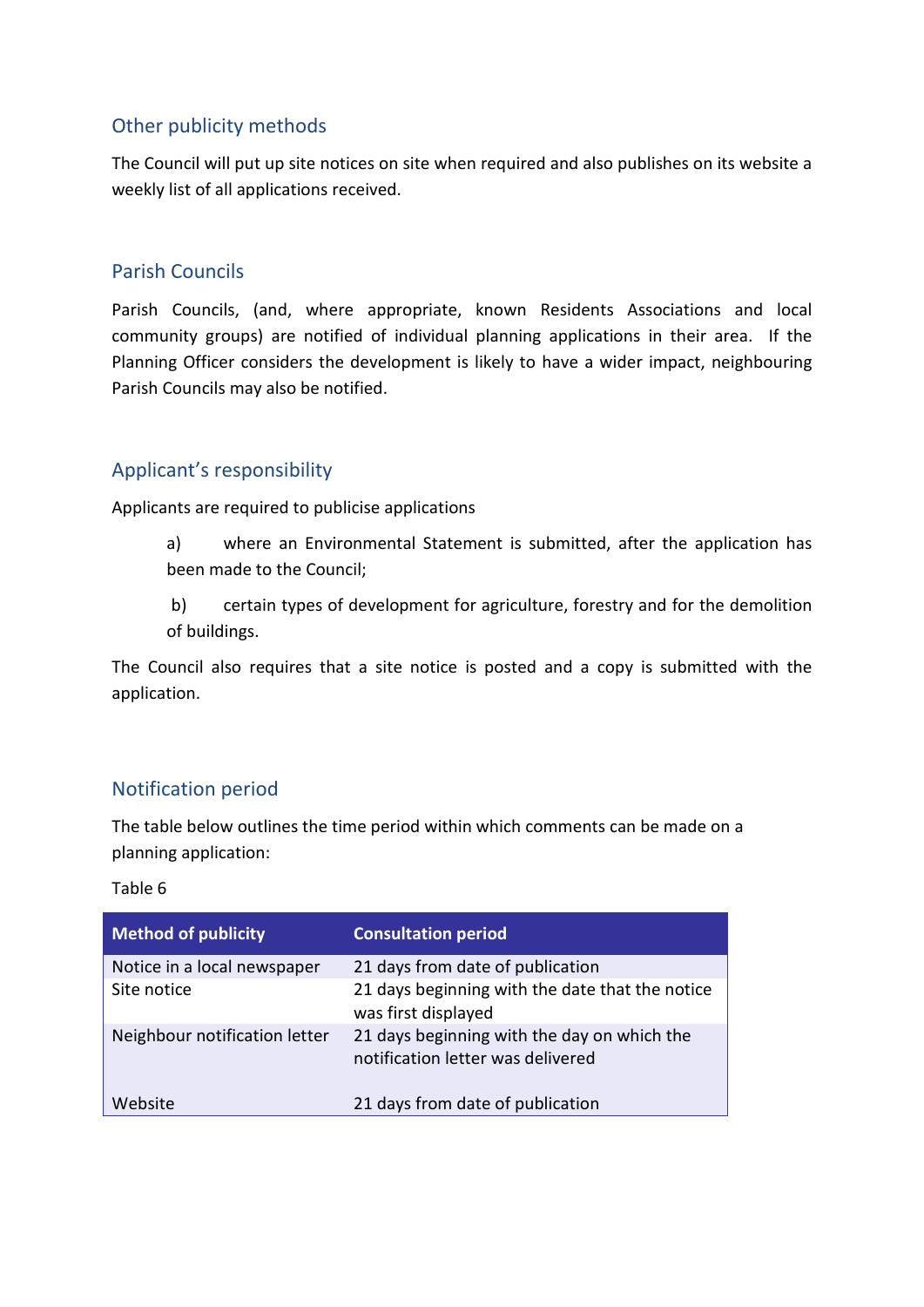Where revised plans are submitted as part of a planning application these will be given a reduced consultation time period.

#### How to view planning applications

Planning applications and supporting documents are available to view online via the Council's website [www.northampton.gov.uk.](http://www.northampton.gov.uk/)

Planning applications and supporting documents are also available for inspection at Northampton Borough Council's offices at the Guildhall where a Planning Officer will also be available to offer advice and answer questions with prior appointment. Office opening hours are published on the Council's website. Parish Councils are also sent electronically a copy of every application submitted within their parish.

#### Commenting on a planning application

Comments on planning applications should be made by email to [planning@northampton.gov.uk](mailto:planning@northampton.gov.uk) or by using the online form available on the Council website at [www.northampton.gov.uk](http://www.northampton.gov.uk/) and must include the respondent's name and address.

Comments may also be submitted by letter, posted to: **Regeneration, Enterprise and Planning, Northampton Borough Council, The Guildhall, St. Giles Square, Northampton, NN1 1DE**. (Quoting the application reference number and/ or site address).

Please note that letters will not be acknowledged by return. If you wish to receive an acknowledgement of receipt of your comments, please provide a valid email address or a stamped, self-addressed envelope.

All comments must be submitted in writing within the 21 day consultation period indicated. All comments made in respect of a planning application will be:

- placed on the application file to enable the Planning Officer to have regard to the comments when determining the application
- considered as background papers (as defined in the Access to Information Act 1985) and accordingly will be made available for public inspection and published on the Council's website.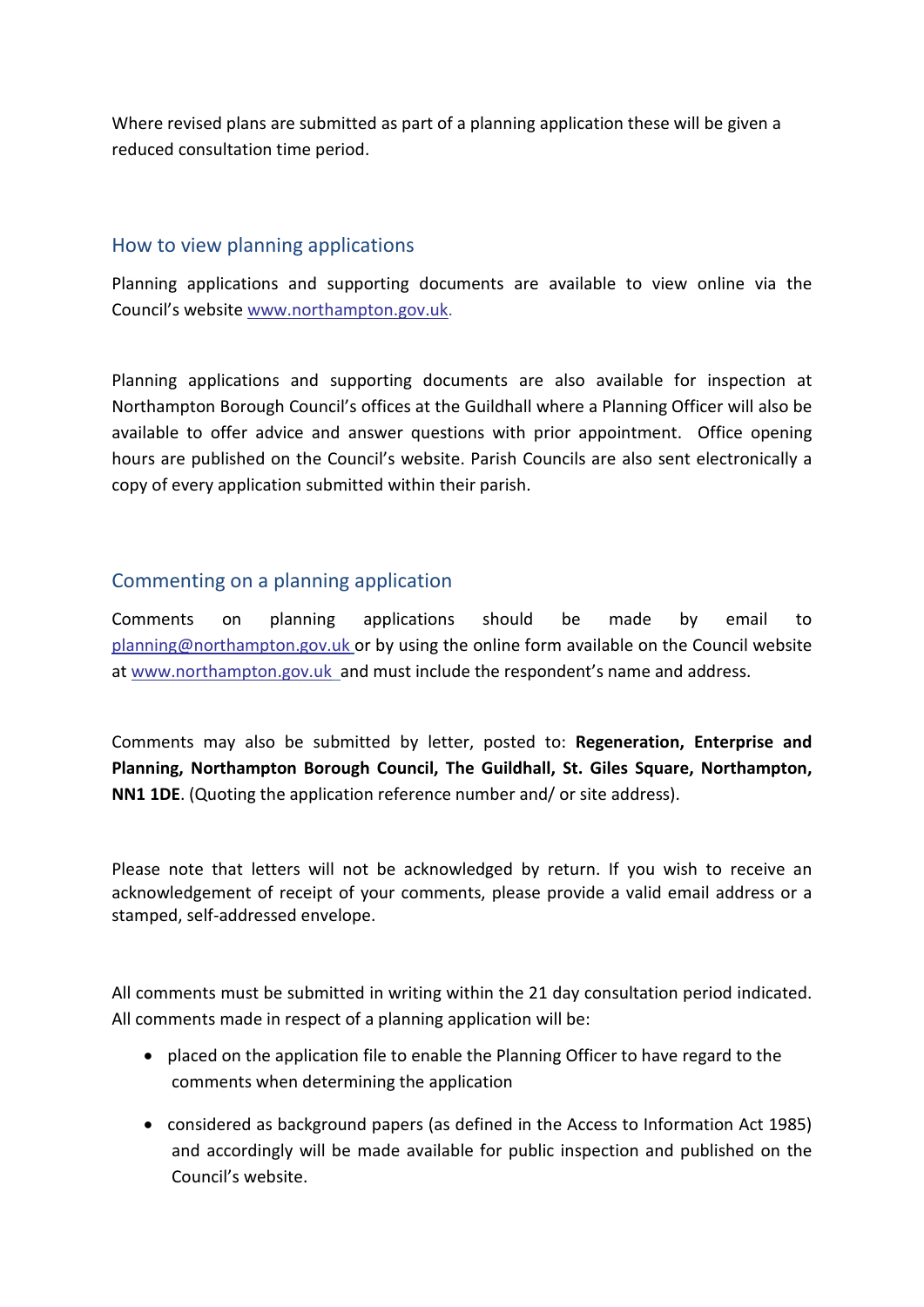• published on the Council's website and including the respondents name and address

The following will not be accepted;

- **comments made anonymously**; all submissions must include the respondent's name and address
- **comments on social media sites**; all comments for consideration must be submitted direct to the Council , using the methods described above.

The Council will advise those who submit comments on a planning application of the date that the application will be considered by Planning Committee and of the outcome.

#### **3. Decision-making stage**

#### Determining planning applications

Northampton Borough Council is the Local Planning Authority responsible for determining most types of planning application which lie within its administrative area. Planning applications are determined against the Development Plan and other material considerations. Often, planning permission may be granted subject to conditions to ensure that the development is acceptable, or to prevent certain impacts or activities arising from the proposal.

Northamptonshire County Council is responsible for determining certain types of planning application, including proposals for minerals and waste development and operational developments on land within their ownership.

#### How a decision is taken

 $\overline{a}$ 

There are two ways to make decisions on planning applications which are determined by Northampton Borough Council:

#### Planning Committee:

The Planning Committee<sup>[1](#page-20-0)</sup> comprises elected Councillors and is responsible for making decisions on applications received by the Council (excluding those which fall

<span id="page-20-0"></span> $1$  Planning Committee webpage including calendar of meetings [http://www.northampton.gov.uk/info/200206/planning\\_applications/1795/the\\_planning\\_committee](http://www.northampton.gov.uk/info/200206/planning_applications/1795/the_planning_committee)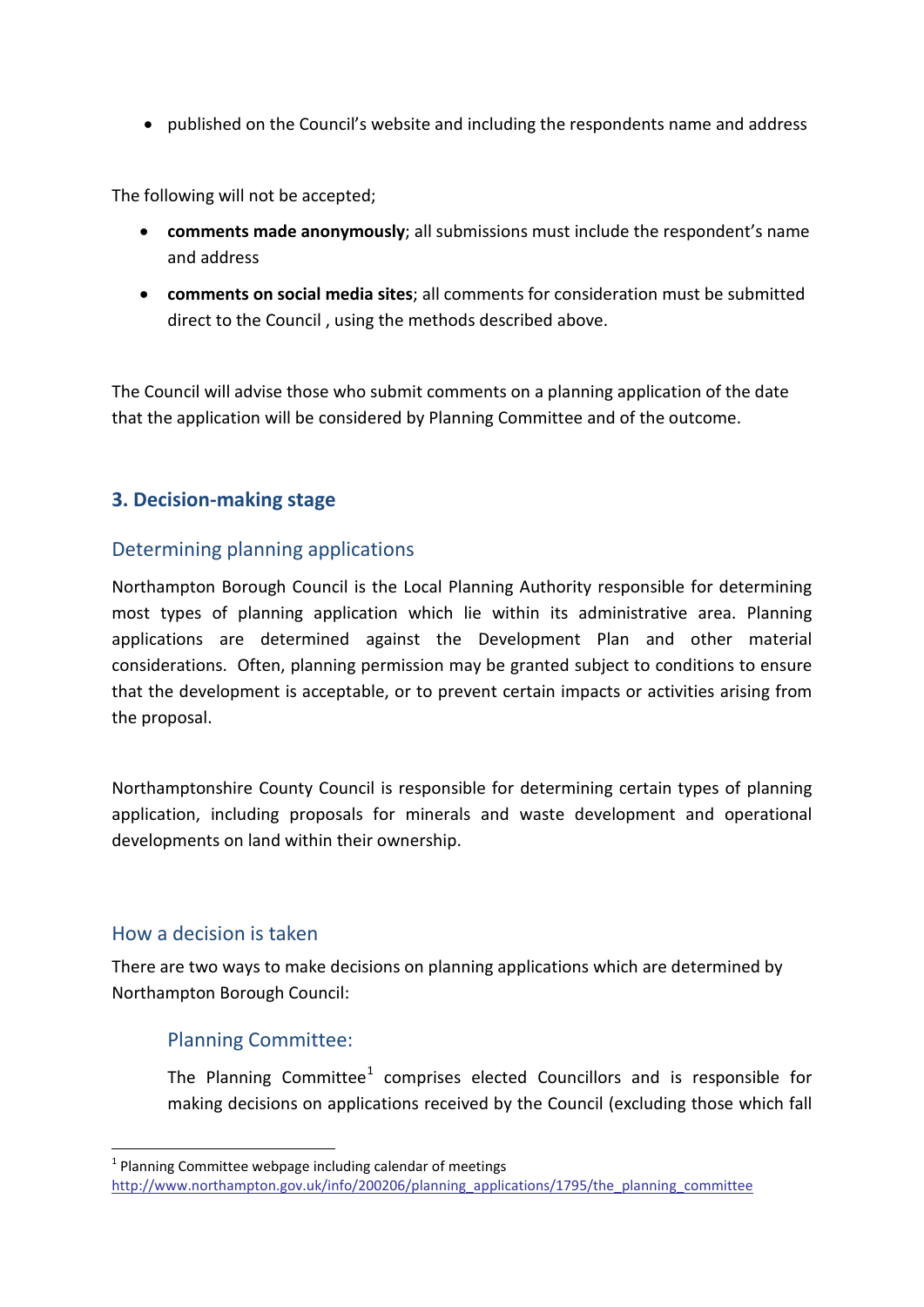within delegated powers unless the application is called in by a councillor for determination by Planning Committee. The Committee meets at the Guildhall, (dates and times available via the Council's website). The meetings are public and everyone is welcome to attend and listen to the debate. Individuals may also be allowed to speak at Planning Committee through prior arrangement with the Council's Democratic Services Department.

#### Delegated decisions:

The Council receives in excess of 1,000 applications each year, and it is impractical for all applications to be determined by the Planning Committee. Planning legislation permits the Borough Council to delegate the determination of certain planning applications to officers rather than the Planning Committee.

#### The outcome of a planning decision

A decision notice will be sent to the applicant, explaining the reasons why a planning application has or has not been granted planning permission. Where planning permission has been granted the decision notice will include any conditions placed upon the development. The decision will also be published on the Council's website. Third parties will be informed of planning decisions if they have previously made representations.

Applicants have the right to appeal against conditions or refusal of permission. Such appeals must be lodged within the timescale shown on the relevant planning decision notice. The Council will write to individuals and organisations that have made representations to a planning application to inform them if an appeal has been made against the decision. The individual or organisation will have the opportunity to make further comments, by writing to the Planning Inspector handling the appeal.

#### **Useful Links**

Documents referred to in this Statement of Community Involvement are listed below. Where online versions are available, links have been provided.

| <b>Document</b>          | <b>Source</b>                                        |
|--------------------------|------------------------------------------------------|
| Central Area Action Plan | http://www.northampton.gov.uk/info/200205/planning f |
|                          | or the future/1748/central area action plan caap     |
| Consultation Charter     | http://www.consultationinstitute.org/#/consultation- |